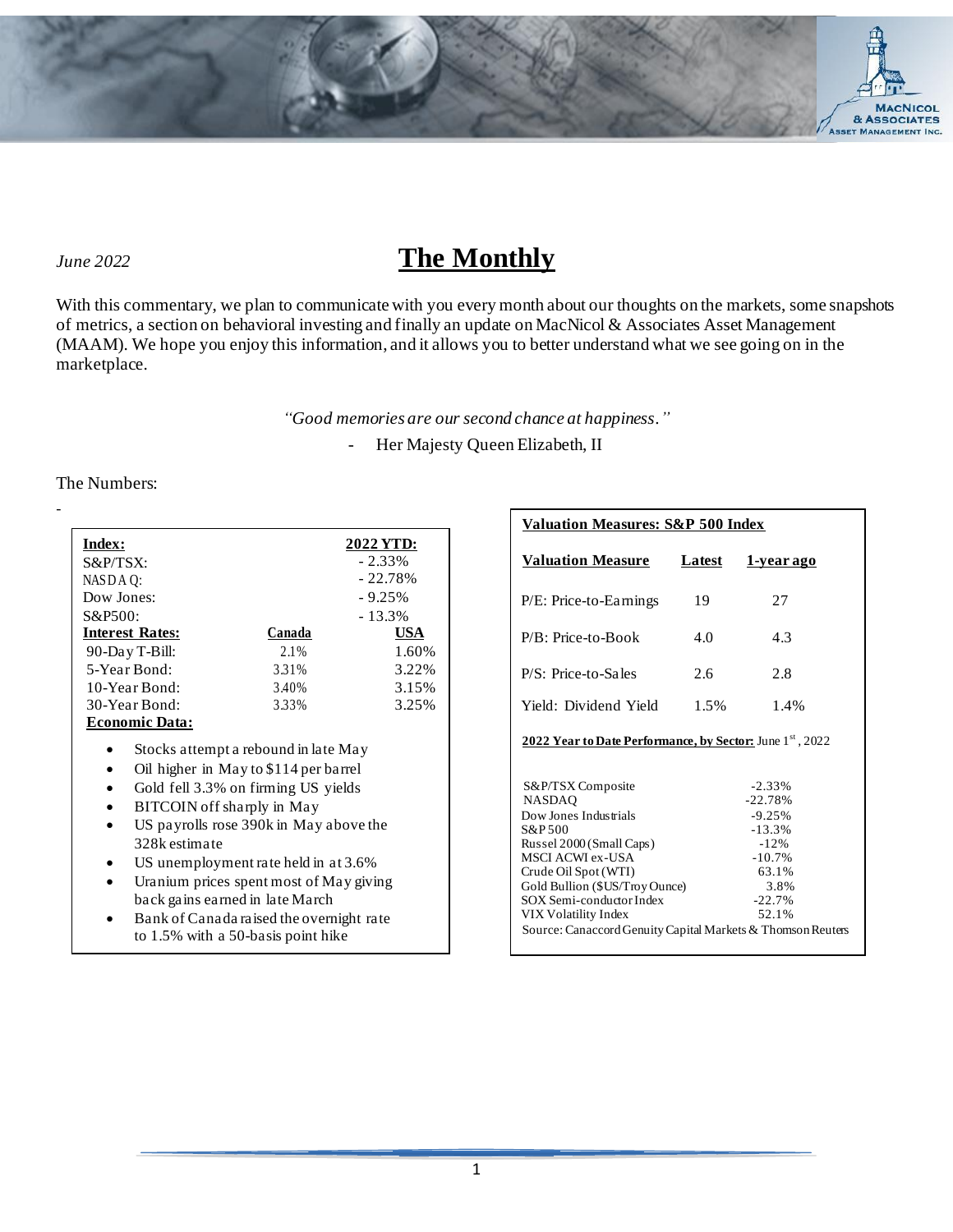

## **Foreign Exchange – FX**

| As of June 22, 2:00 pm     | \$                           | 5,000 Cdn                          |             |                             |
|----------------------------|------------------------------|------------------------------------|-------------|-----------------------------|
| <b>Banks</b>               | Rate                         | <b>Buy USD Cost</b>                |             | % Difference from Spot Rate |
| <b>CIBC</b>                | No Public Rate Posted Online |                                    |             |                             |
| <b>Interactive Brokers</b> |                              | 1.2918 $$3,871$                    | (1)<br>-S   | 0.0%                        |
| Laurentian Bank            | No Public Rate Posted Online |                                    |             |                             |
| <b>National Bank</b>       |                              | 1.3041 $\frac{2}{3}$ 3,834         | (38)<br>-S  | $-1.0%$                     |
| Raymond James              |                              | 1.3071 $\vert$ \$ 3,825            | (47)<br>-S  | $-1.2%$                     |
| <b>Royal Bank</b>          |                              | 1.3201 $\vert$ \$ 3,788 $\vert$ \$ | (84)        | $-2.2%$                     |
| Scotia                     |                              | 1.3273 $\frac{2}{3}$ 3,767         | (105)<br>-S | $-2.8%$                     |
| <b>TD</b>                  |                              | 1.3278 $$3,766$                    | -Ŝ<br>(106) | $-2.8%$                     |
| Canadian Snowbird          |                              | 1.2727 $\frac{1}{2}$ 3,929         | -Ś<br>57    | 1.4%                        |
| <b>Spot Rate</b>           |                              | 1.2914 $\frac{1}{5}$ 3,872         | ٠           | 0.0%                        |

#### **Compendium of doom…**

The chances of a reprieve for beleaguered equity markets were present during most of the second half of May. Russia's war with Ukraine, was no longer news. The prospect for tighter central policy was more than just a prospect. Pandemic skittishness has cooled considerably. And even inflation had become so mainstream that comparing outrageous food, fuel and materials prices became something of a national past time. May therefore did not offer investors any *new* things to worry about and so equities staged what at the time looked like a rebound. With stocks appearing as though they had wanted to go higher in late May, our overall portfolio positioning was broadly the same. Why didn't we add to stocks in May? We held off because most of the root causes for weakness in stocks remained the same across May and into June. Stubbornly high inflation, rising interest rates and fears of a sharp economic slowdown are still with us. Since we have alternatives to investing only in stocks and since the current backdrop for stocks was not unanimously bullish, we figured we would wait it out. It is worth pointing out that Canadian markets have held up much better thus far in 2022, and we expect this outperformance to continue given the Canadian market's exposure to materials and energy which have functioned as inflation hedges during previous market cycles. Valuations in Canadian equity markets have also helped cushion the blow experienced by investors in other markets. More of the stocks we had been selectively buying recently have been from areas like the materials sector and then energy patch.

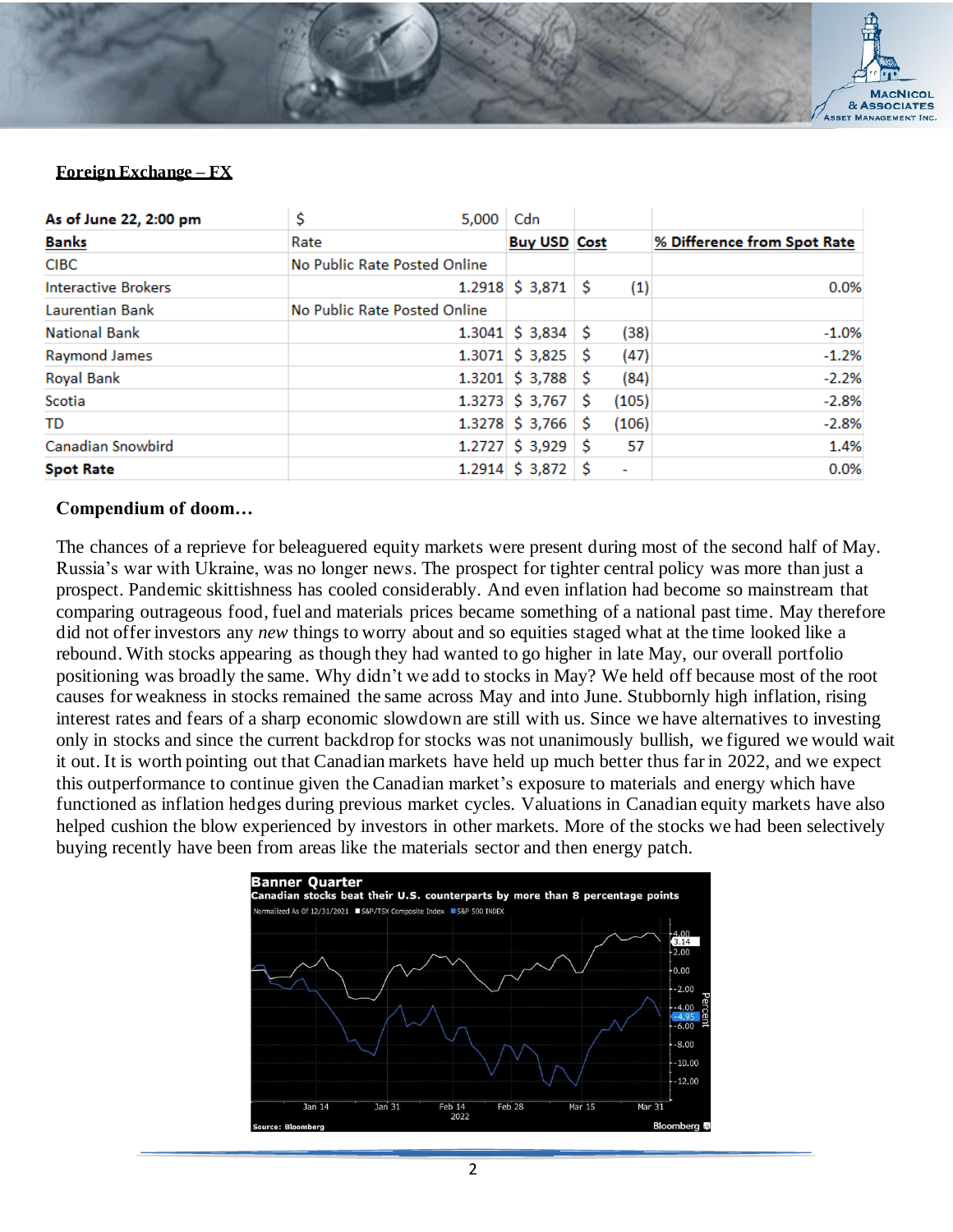

Another thing we noticed is that the market may not have finished discounting all the bad news coming its way. And by "bad news coming its way" we of course mean revisions to consensus earnings estimates that now must factor in the one-two punch of higher input costs and potentially stagnating demand. You will notice from the sentiment table below, which is published by the American Association of Individual Investors each week, investor attitude towards stocks actually cooled heading into June despite stocks attempting to stage a rebound.



**[Investor sentiment declined shortly after May 2022 and more investors were selling into strength than buying dips.]**

One final melt up is for the time being our base case scenario. But what would it take for us to become more optimistic about stocks? For one thing, assurance that inflation is under control would make us very happy. Consumers and businesses could resume plans for personal and corporate budgets with greater clarity, and we as an asset manager would be less worried about a policy error at the monetary policy level. We don't doubt that taming inflation will be easy: simply sourcing inflation's root cause involves more than accusing central banks of years of lax policy. These daysthe world's supply chains are still recovering from dislocations that have their origins in the past US administration and which were compounded by COVID. Items like auto parts are still being produced, however their absence and therefore price elasticity have more to do with cardboard shortages that go into packaging the chips and parts than a lack of the components themselves. Achieving a more balanced inflationary environment could take time and a multifactor approach. But the Fed and the Bank of Canada are taking inflation seriously by raising rates more forcefully to prevent prices from rising even higher. A second thing we would love to see is more compelling evidence that Western economies will avoid a recession. We are not specifically forecasting a recession; however, it has become more difficult in recent weeks to look past the likelihood of a recession happening. The real question is whether the landing will be smooth or turbulent.

![](_page_2_Picture_5.jpeg)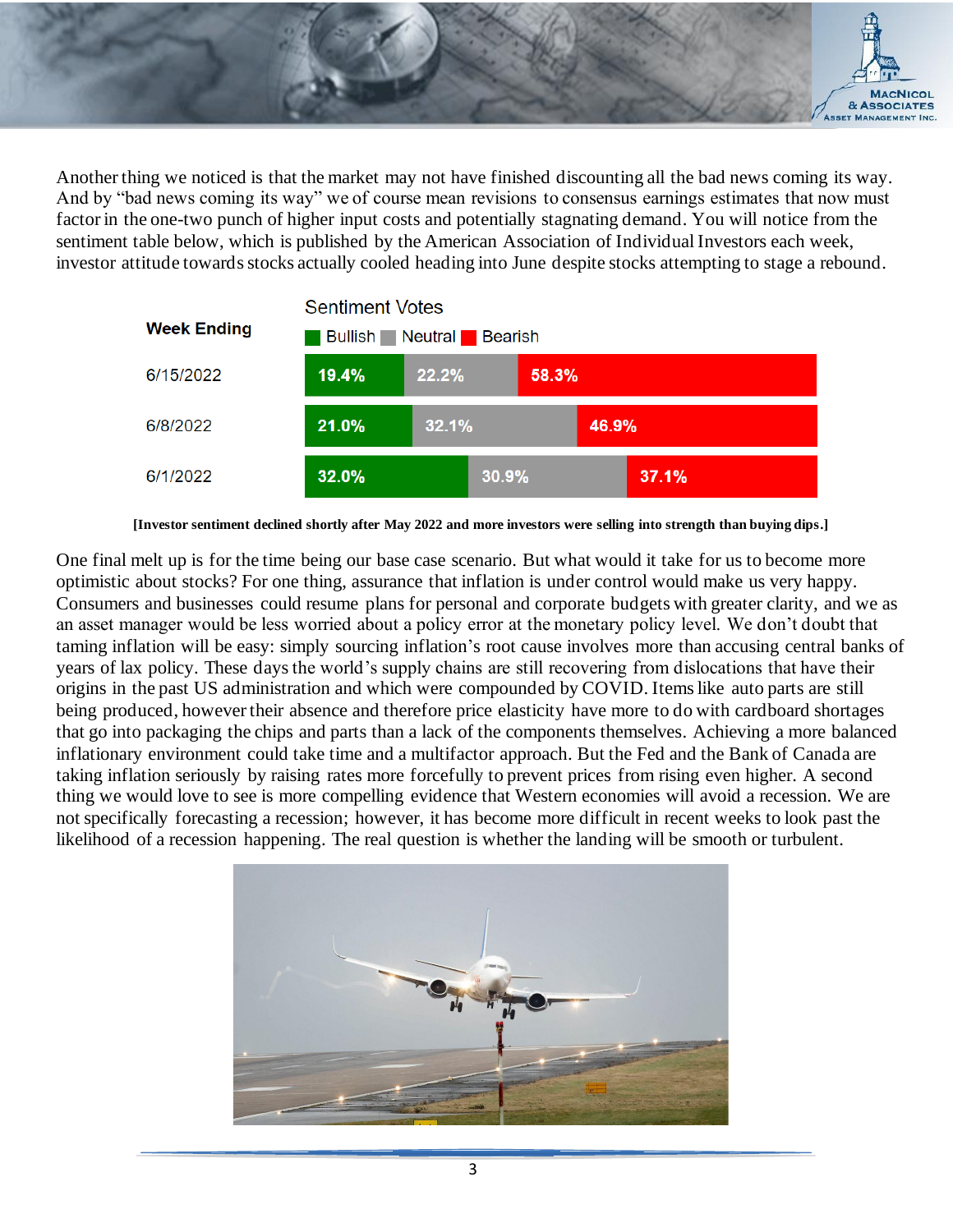![](_page_3_Picture_0.jpeg)

## **Firm landing?**

So, can central banks orchestrate a soft landing which lowers inflation while avoiding an outright recession? Admittedly, it has been a very tricky thing to land historically, but the US Fed did manage to do just that as recently as 1994. And, given the coordination on the part of the US Fed and the Bank of Canada, along with Canada's economy tracking the U.S. economy, we have a remarkably similar pattern of rate hikes and economic touchdowns. Some of us were still in university when the most dramatic example of a rate hike cycle happened in Canada but back in the 1990s, rates went up by 400 bps in a year and the economy avoided a total collapse. A similar episode occurred in 1984 and 1985. If history is any guide, we are most of the way through this cyclical bear already. They last about half and decline by about 20%. As of today, the S&P 500 is 5 months into its bearish correction and off roughly 14% from its January peak. More importantly, it usually takes the S&P 500 less than a year to get back to its prior bull market peak. That means we should be back making new all-time highs either in Q4 of this year or early 2023.

At some point, the time for elevated levels of equity exposure will be upon us, but that time is not now. A more cautious approach to stocks and sectors is warranted as are holdings in cash and alternative assets.

#### **The never-ending energy bull run…**

We have all been hearing about it day and night in the main media outlets. Ever since oil futures went negative in April 2020 during the pandemic shock, energy prices have done nothing but keep on climbing, and now we are edging closer and closer to an all-time high. It's crazy the volatility that we have endured the past 2 years. Imagine if I would have told you that WTI and gas prices would be close to or at an all-time high back in 2020 two years from now, you would have laughed, and I probably would have been fired. Yet here we are 2 years later. To understand how we got to this point, one must understand the factors that drive energy prices in general.

![](_page_3_Figure_6.jpeg)

**[Source: Trading Economics]**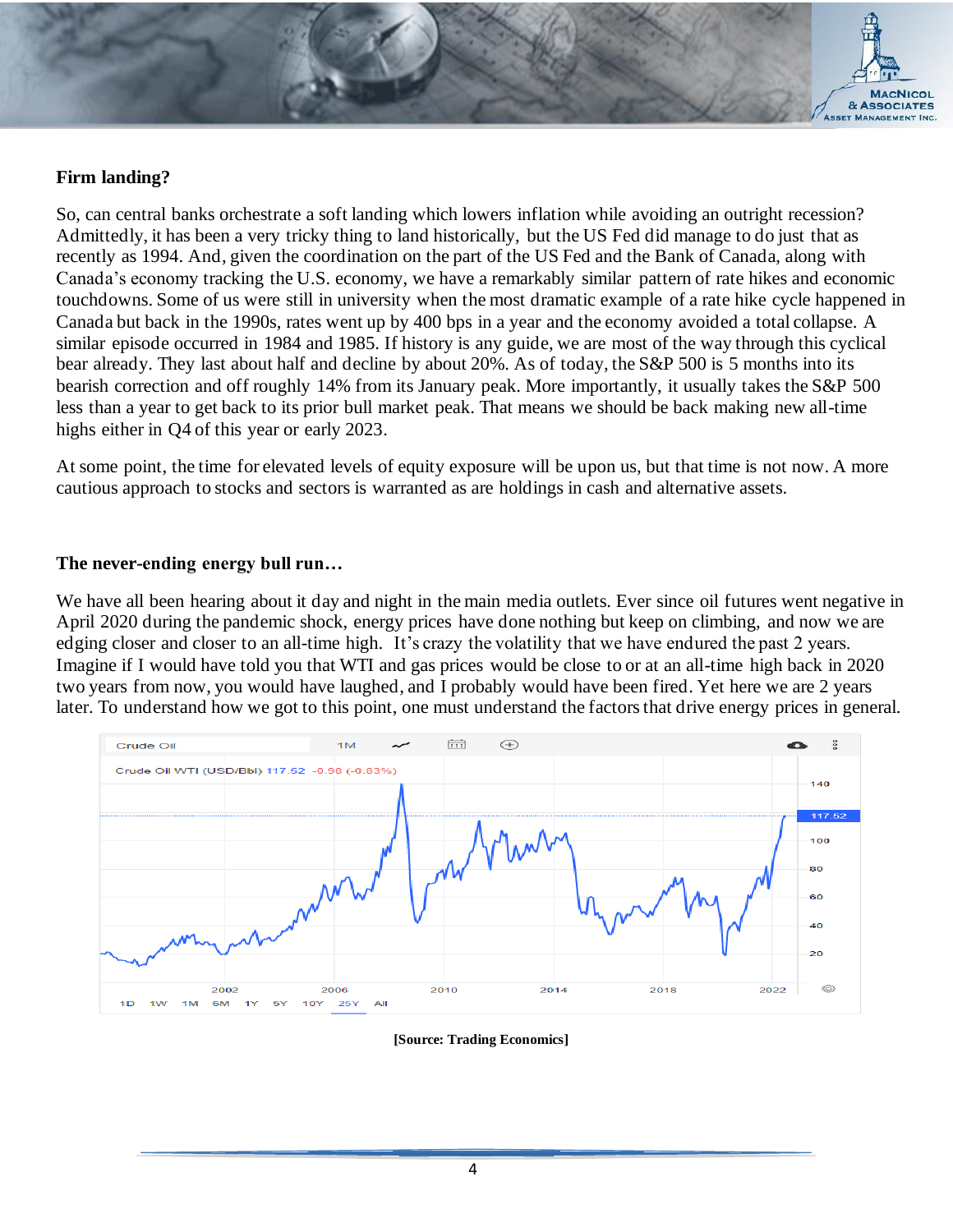![](_page_4_Picture_0.jpeg)

#### **Supply**

For years governments have been looking to reduce their reliance on fossil fuels and transition to green energy. One of their strategies to achieve this has been to discourage investment in fossil fuels by encouraging ESG investing and effectively raising the cost of capital for O&G producers. A clear example of this rhetoric is the elimination of the O&G sector from the Flow-Through program by the Canadian government. For those that do not know, the Flow-Through program allows exploration companies to "pass-through" their exploration costs as tax deductions to investors, as such they can raise more capital for exploration activities at a cheaper cost of capital. The result:

![](_page_4_Figure_3.jpeg)

Companies are prioritizing returning capital to shareholders via dividends and buybacks over reinvesting the money in the business and increasing production. If governments are actively working towards making fossil fuels obsolete, why would they invest in projects that will not be profitable? As a result, the Biden administration has responded by pledging to release of over 40% of the Strategic Petroleum Reserves (SPR) over the rest of the year. This will take the strategic reserve to levels not seen since 1984. The initial response in markets has been mild without a significant impact on the price of crude oil or gasoline. What makes matters worse is that this creates future demand once it must be bought back to replenish the inventories in the future, potentially at higher prices.

As of today, supply is very low with crude oil stocks hitting a 5-year low as we approach the peak demand summer months. As of April 2022, the EAI is forecasting total 2022 supply to be 99.1 million BPD.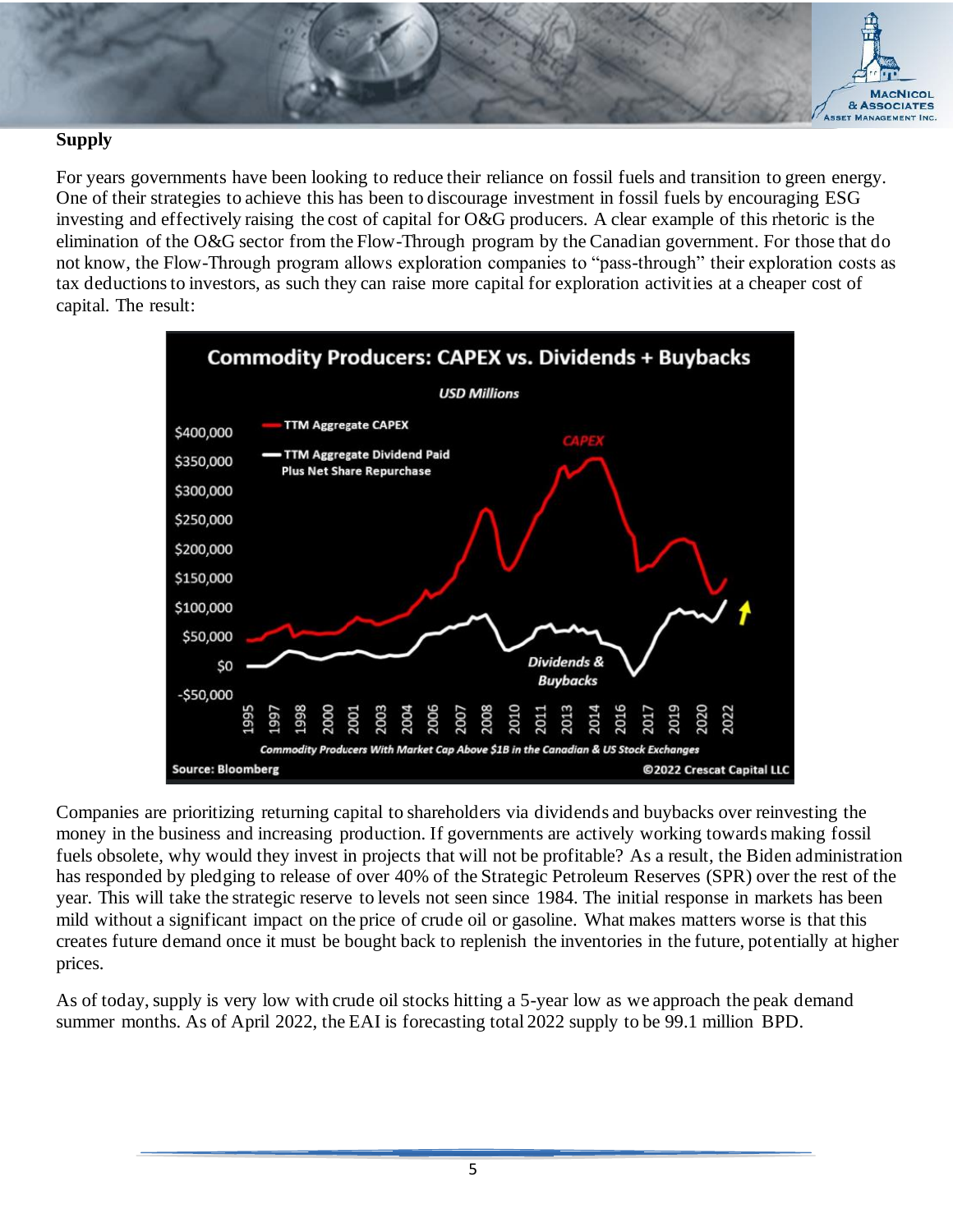![](_page_5_Picture_0.jpeg)

![](_page_5_Figure_1.jpeg)

#### **Demand**

Demand is high, after 2 years of pandemic lockdowns and relatively subdued demand, people are traveling again, some are coming back to the office and driving more. Not to mention China is opening its economy again after many months of strict lockdowns. Therefore, going forward it is expected that demand will rebound sharply over the summer months. As of April 2022, the EIA is forecasting total oil demand to be 99.4 million BPD for 2022. However, we suspect it could be higher as China opens its economy again.

## **Geopolitics**

As the war in Ukraine continues, western countries continue to work towards reducing their oil imports from Russia, which as we all know is helping Putin finance the war in Ukraine. On May 30th the EU agreed to ban Russian oil imports that arrive via sea by the end of the year, meaning a total of 90% of Russian oil directed to the EU will be blocked. This is significant since if Russia cannot redirect the oil to more Russian-friendly countries such as China and India, a lot of supply will come off the market. Since the announcement, oil prices are up almost 4%. Saudi Arabia agreed along with other OPEC+ producers to accelerate production from September into July and August which are the two peak demand months. The monthly increases should be about 650,000 BPD. However, this has not helped ease the increase in prices. This is because many OPEC+ members are already hitting capacity constraints and the market knows it is very likely that quotas will not be met. All told, it is expected that OPEC+ will only manage to increase output by 355,000 BPD in the next two months. This sum is small compared to the 3 million BPD of oil supply that could be lost from Russa in the second half of the year as the sanctions tighten according to the EAI. All in all, with supply hitting capacity constraints, demand increasing as China and the rest of the world finishes opening their economies, oil and gas stocks hitting a 5 year low, the fight in Russia intensifying and sanctions becoming more severe, a supply gap forming, 99.4 million BPD in Demand vs. 99.1 million BPD Supplied, and green energy policies discouraging investment in the sector, it's very hard to find the bear case for the sector in the near future. As I am writing this article, Goldman Sachs has raised its short-term target for Brent crude from \$125 to \$140. In the end, anything is possible in markets as we have seen during the past two years. However, the outlook for this sector remains extremely positive with a lot of tailwinds, therefore, I would not bet on my gas bill going lower this summer.